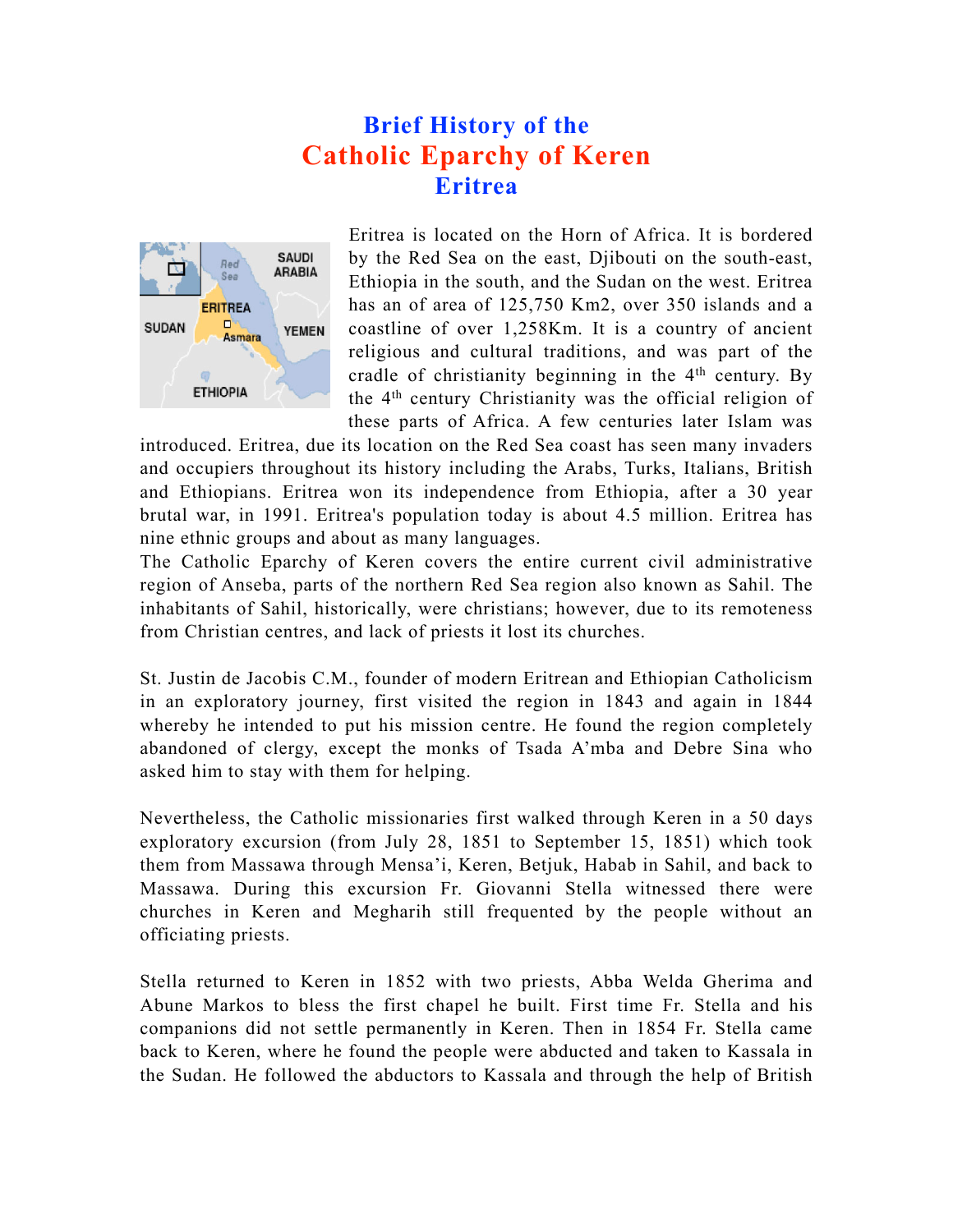diplomatic office succeeded to rescue the people and brought them back to Keren and he settled with them there.

When Mgr. Biancheri was consecrated Co-adjutor bishop in Halay; he made a pastoral visit to Keren in October 1854. He intended to erect a mission lead by white missionaries separate from that Abyssinian Vicariate lead by Abyssinian clergy. St. De Jacobis agreed to the opinion and in his letter of June 29, 1858 clearly stated that Bogos was designated by the Sacred Congregation to be the seat of the for the second Vicariate to be formed; however, because of changes in situations was postponed until 1996. Keren At that time was jungle with leopards and lions. In 1858 Br. Filipini rebuilt the Church of St. Michael which was before built by Stella in 1854.

At this time the region of Keren was engulfed with internal fratricide feuds and invasions from neighbouring powers. Therefore, Fr. Stella was very heavily involved in mediations and diplomatic activities. Therefore, he was not always available in his mission; and as such he was not able to do some headway with his mission, except winning the trust of the people for the church because the rescue he did from abduction.

Fr. Picard replaced Stella in 1867 in Keren and his main task became establishing the seminary which was transferred from Massawa to Keren in 1869 and the seat of the Abyssinian Vicariate that was also moved to Keren in 1870. The master pastoral plan of Fr. Picard was of multiphase and long term oriented one.

- 1. First, as the seat of the Abyssinian Vicariate it became a leaping spring and during the persecution it turned to be a refuge. For instance, in 1879 when there was sever persecution of the Catholic Church in the whole of Ethiopia, even Mgr. Taurine, co-adjutor bishop of Oromo Vicariate, survived only by taking refuge in Keren.
- 2. Keren as the seat of the Abyssinian Vicariate, served the whole circumscription until 1894 of the dismembering of the Ethiopian Vicariate. The Apostolic Prefecture of Eritrea was transferred to Asmara in 1911.
- 3. The seminary in Keren served the whole Eritrea and northern Ethiopia until 1894 and exclusively the whole of Eritrea until 1951 when its part was transferred to Asmara. The minor seminary still is alive and well today, in its original place in Keren.

The seminary buildings and St. Michael's church, which were built in 1869 and 1873-5 respectively, are still serving today. The master pastoral plan of Fr. Picard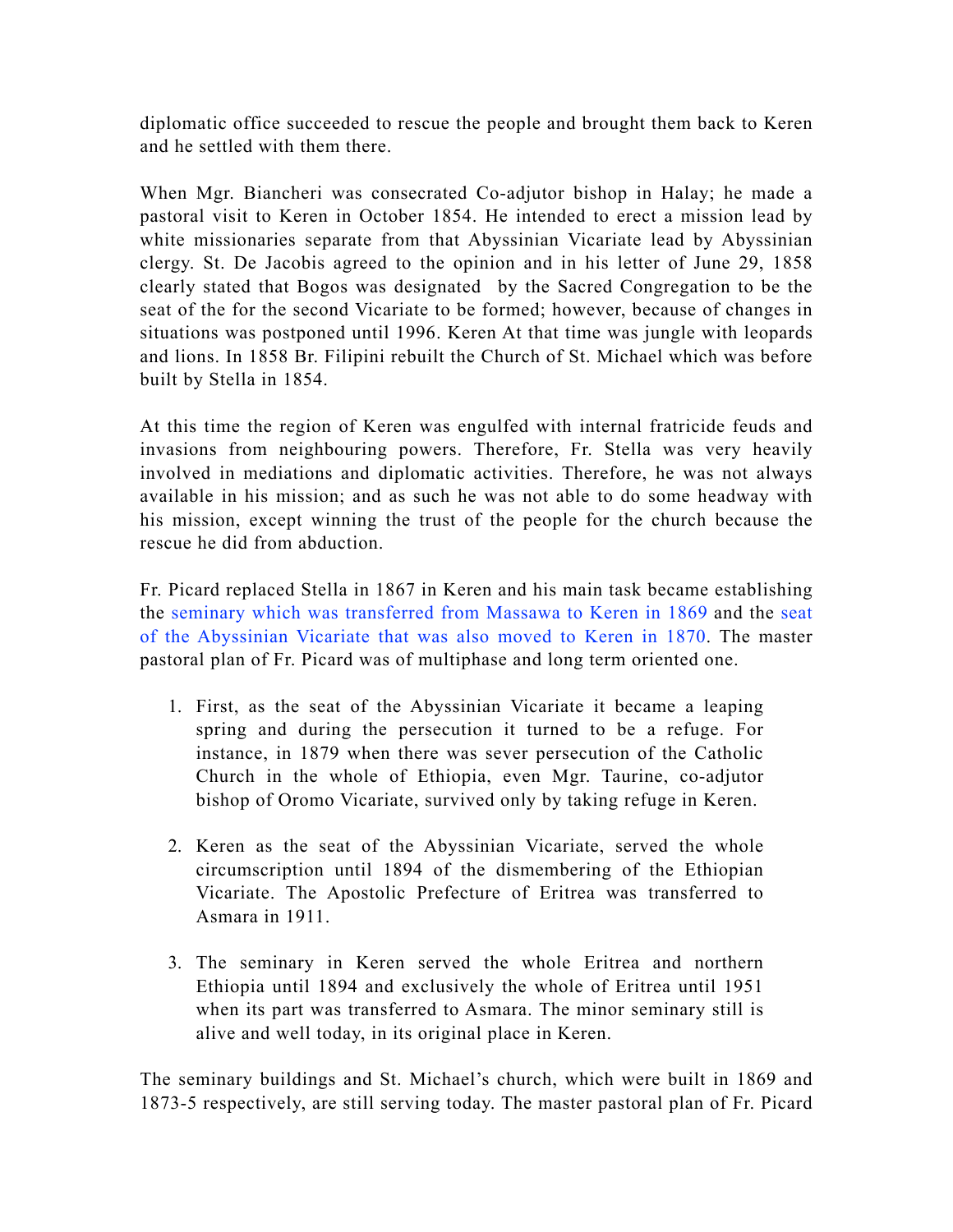and his colleagues, that started to bear fruits by serving people who were abandoned due to lack of education and pastoral service. By 1887 entire villages were becoming catholic and the seminary was able to produces priests who could serve the new parishes. The operation of the Catholic mission in Keren at first was restricted to evangelisation activities in the vicinities of Keren until 1887. Beginning in 1887 it started to found parishes outside Keren. Until 1890, parishes outside Keren were limited because people were concentrated around Keren for security reasons. With the Italian occupation of Keren; stability and peace, people of Keren started to migrate to areas such as Bogu, Glas, and Ashera. Hence, in short three year period i.e. 1916-1919 as many as 40 chapels outside Keren were established. These included: the villages of Jufa, Tselale, Bosa, Behaimanot Kew, Mahre Kew, A'shalla, Gubene, Enkimetri first, Enkimetri second, Ferdighi, Ashedira, etc...

## **A brief History**

**Vincentian Missionaries (1851-1894)**. Christianity was introduced to Eritrea in the fourth century. As this part of Africa was under the Patriarchate of Alexandria, it was separated from the Catholic Church with the separation of Alexandria. After a long separation, in the second half of the 18th century, the present Catholic Church in Eritrea was re-connected with the universal Catholic Church with the courageous and tireless work of the Vincentian missionaries.



**St. Justin de Jacobis**. The primary Vincentian Evangelists to what was then known as Abyssinia , which includes today's Eritrea and Ethiopia is St. Justin de Jacobis. This great apostle Justin was born in San Fele near Naples, Italy on October 9, 1800. He joined the Congregation of St. Vincent in 1818 in Naples and was ordained a priest on June 12, 1824 at the Cathedral in Brindisi, Italy.

At the invitation of Cardinal Philippe Franzoni, on May 24, 1839, at the age of 38 Fr. Justin received the mandate to establish a Mission in Abyssinia. The Saintly Fr. Justin learned the local language, culture and traditions. He

worked tirelessly evangelizing and serving the people of Abyssinia for 20 years and laid the foundation for the local Catholic Church. After much suffering and persecutions he died of a tropical fever on the side of a road near Halai in the Valley of Alighedien July 31, 1860. He was beatified June 25, 1939 by Pius XII and was canonized October 26, 1975 by Paul VI.

The first missionaries who came during this time found communities of Christians without pastors, but with firm faith and Christian traditions. St. Justin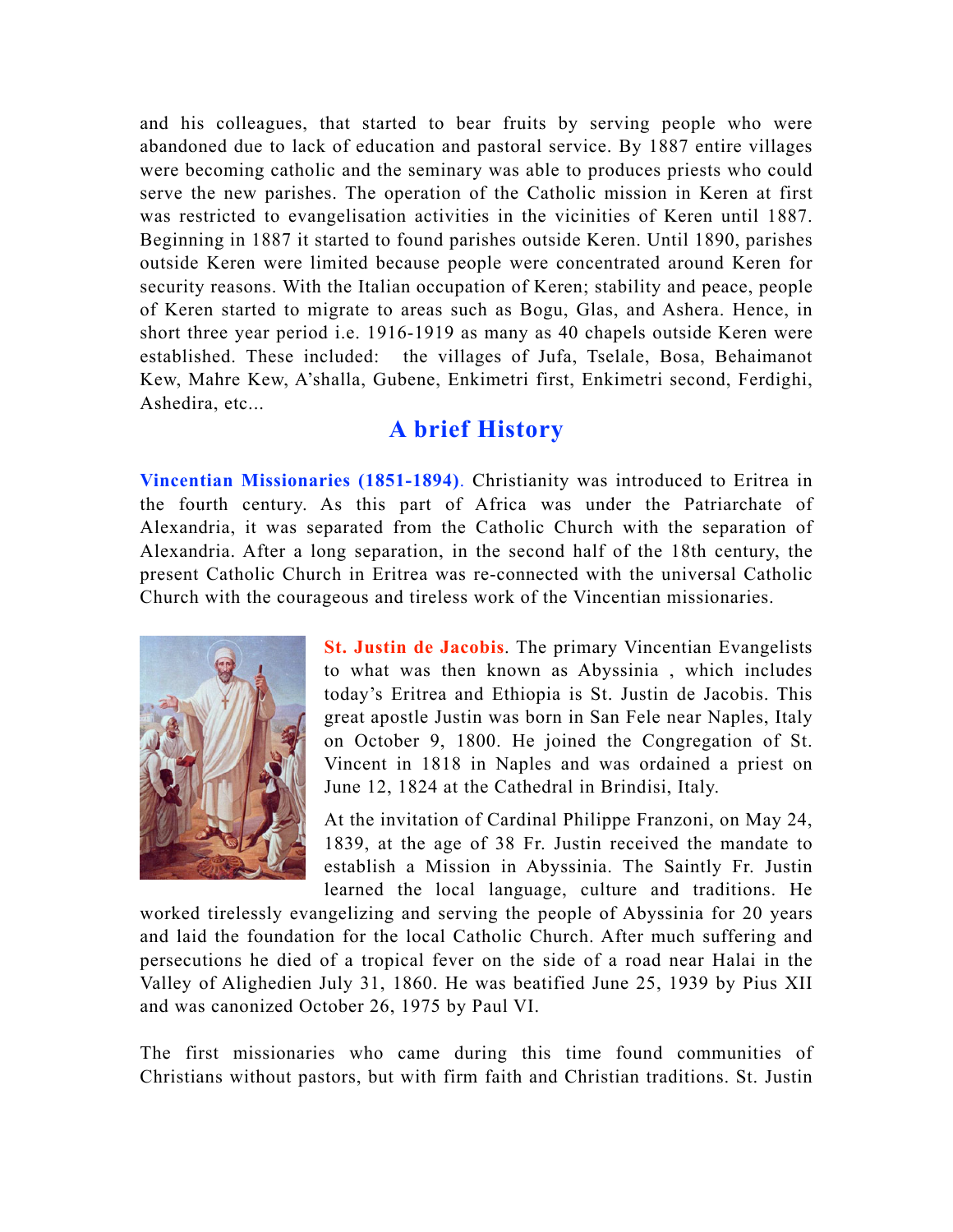de Jacobis, the first Apostolic Vicar of Abyssinia, appointed Mons. Bianchieri (1860-1864) his coadjutor and Apostolic Vicar to the Keren area.

It was Mons. Bianchieri who proposed to St. Justin de Jacobis that Keren should be the center to a new ecclesiastical circumscription. St. Justin de Jacobis without hesitation accepted and approved of the idea as "God inspired". The successor of Mons. Bianchieri, Mons. L. Bell (l866-l868) strengthened his predecessor's works by adding new parishes in various villages and forming native priests to carry out and help in the pastoral care of Catholics. From 1869-1888 Mons. M. Touvier took over the charge of the young Catholic community with more apostolic zeal.

At this time Keren became the See of the prefecture Apostolic of Abyssinia. This gave a great boost to the expansion of the Catholic Church with ever more increasing membership and corresponding social and pastoral activities. Mons. Touvier achievement's include: transfer of the **seminary to Keren**, introduction of a printing press in the Geez character, promoting formation of local priests, increasing number of parishes, bringing of the Daughters of Charity in 1878 and instituting native religious sisters (Enatietat). The last of the lazarist missionaries was Mons. J. Crouzet (1888-1894). His time, unfortunately was marked by severe drought, famine and locust, and progress in missionary activities was considerably reduced.

**Capuchin Missionaries (1894-1930).** As a result of the political reality of this period, the Vincentian Missionaries left Eritrea. Their legacy passed to the Franciscans, who readily took over the mission with enthusiasm. In place of the former Prefecture Apostolic of Abyssinia, a new Apostolic Prefecture of Eritrea, with Fr. Michele da Carbonara its spiritual leader was introduced officially and was elevated to a Vicariate. Mons. C. Carrara (1911-1925) became the first Apostolic Vicar of Eritrea. He embarked on evangelization, combating illiteracy and disease of Bogos, Mensa and Cunama areas of Eritrea. He also raised the standard of education in the seminary, and sent the first seminarians to Rome (to the Vatican) for higher studies.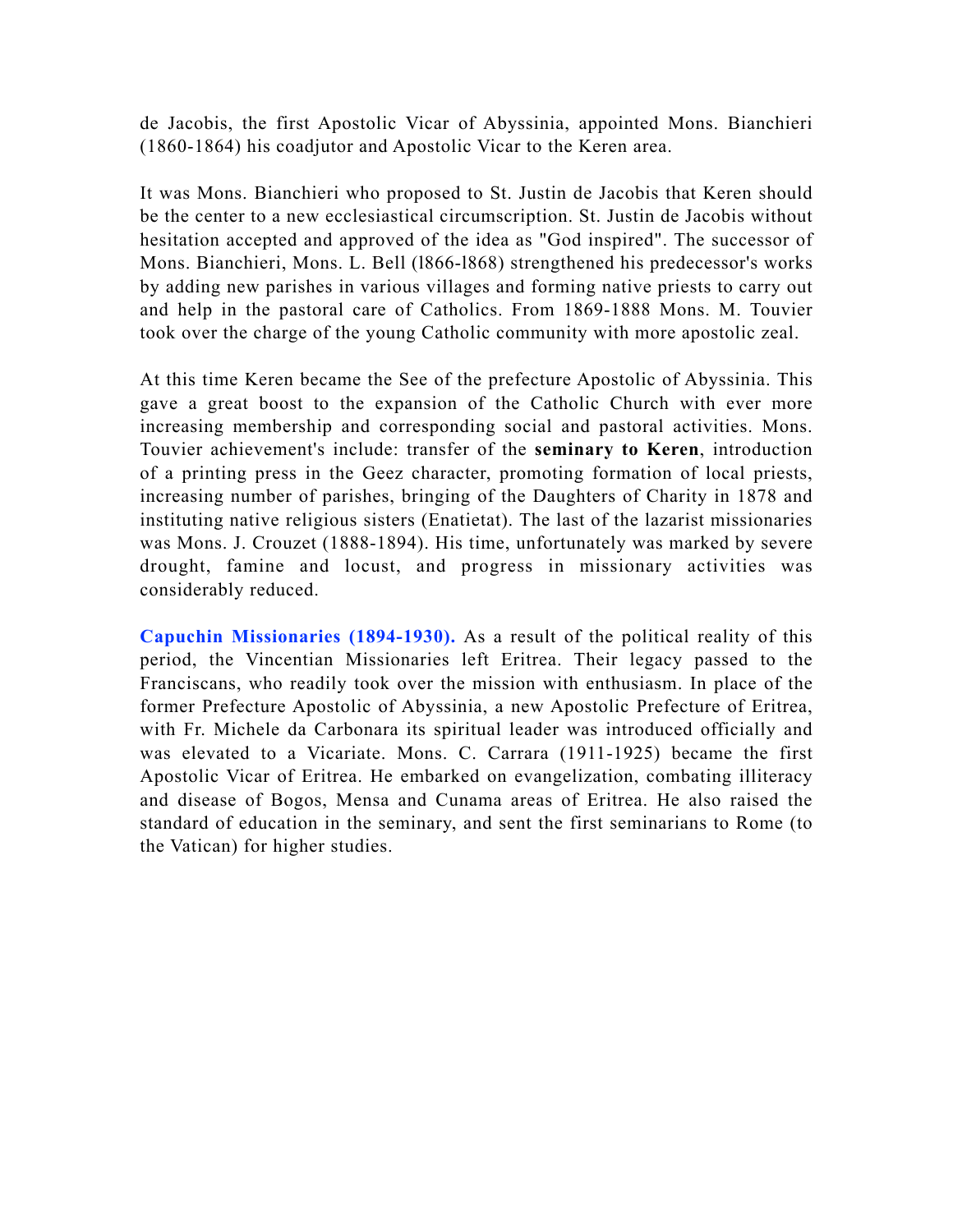It is noteworthy to mention that **Fr. Angelico da Nono**, one of the pioneer



missionaries, rector of seminary and superior of the flourishing mission, proved to be an outstanding figure to earn the title, "**The Apostle of Bogos**". Thus, the Catholic Church was firmly and fairly established again. After 42 years the Apostolic Vicariate moved from Keren to Asmara in 1911. As a result the expansion of the Catholic Church in this region started somewhat to slow down, but an important turning point for the local church had been reached. The fundamental missionary work so far carried out successfully, provided the Holy See with sufficient reason to get on with the constitution of the local hierarchy.

Therefore, in 1924, Cardinal Lèpiciér was commissioned as Apostolic Visitor, by Pope Pius XI. Within two months of careful examination, he reported, of the need for improved formation of clergy and creation of local hierarchy. Thus **Abune Kidanemariam Kasa** was elected and appointed first Pro-Vicar and later Ordinary for the Catholics of Geez rite.In 1928, Mons. Celestinio Cattaneo had assigned Abba Zeregaber, parish priest of Keren, as Protopresbyter for the



district of Bogos to act under the leadership of Abune Kidanemariam. In 1951 there was an upgrading of the Ordinariate to Exarchate with Abune Yacob Ghebreyesus its new leader. At this time a serious division arose and to solve this problem in 1956, Mons. Ludivico Mathias, as Apostolic Visitor, was entrusted with the delicate task of mediation and solving the controversy of that time.



As a provisional solution, his mission came to the conclusion of designating two Vicar Delegates, Abune Abraha, for the Exarchate of Asmara and Abba Tesfaghiorghis Tigiar for Keren.During his short stay in office (1956-1962) the Vicar Delegate of Keren made significant efforts to restore the moral of the Catholics and enhance pastoral activities. In the mean time, between the transitional years l958-1962, Abune



Asratemariam lead the Exarchate which, to a certain extent, enjoyed a relatively calm period. Finally, the long and painful process of fully establishing the local church culminated in the formal constitution of the Eparchy of Asmara, Abune Abraha being the first Eparch. In 1962, in place of the Vicar Delegate, the Eparch appointed an Eparchial Vicar for Keren, who carried out his responsibilities with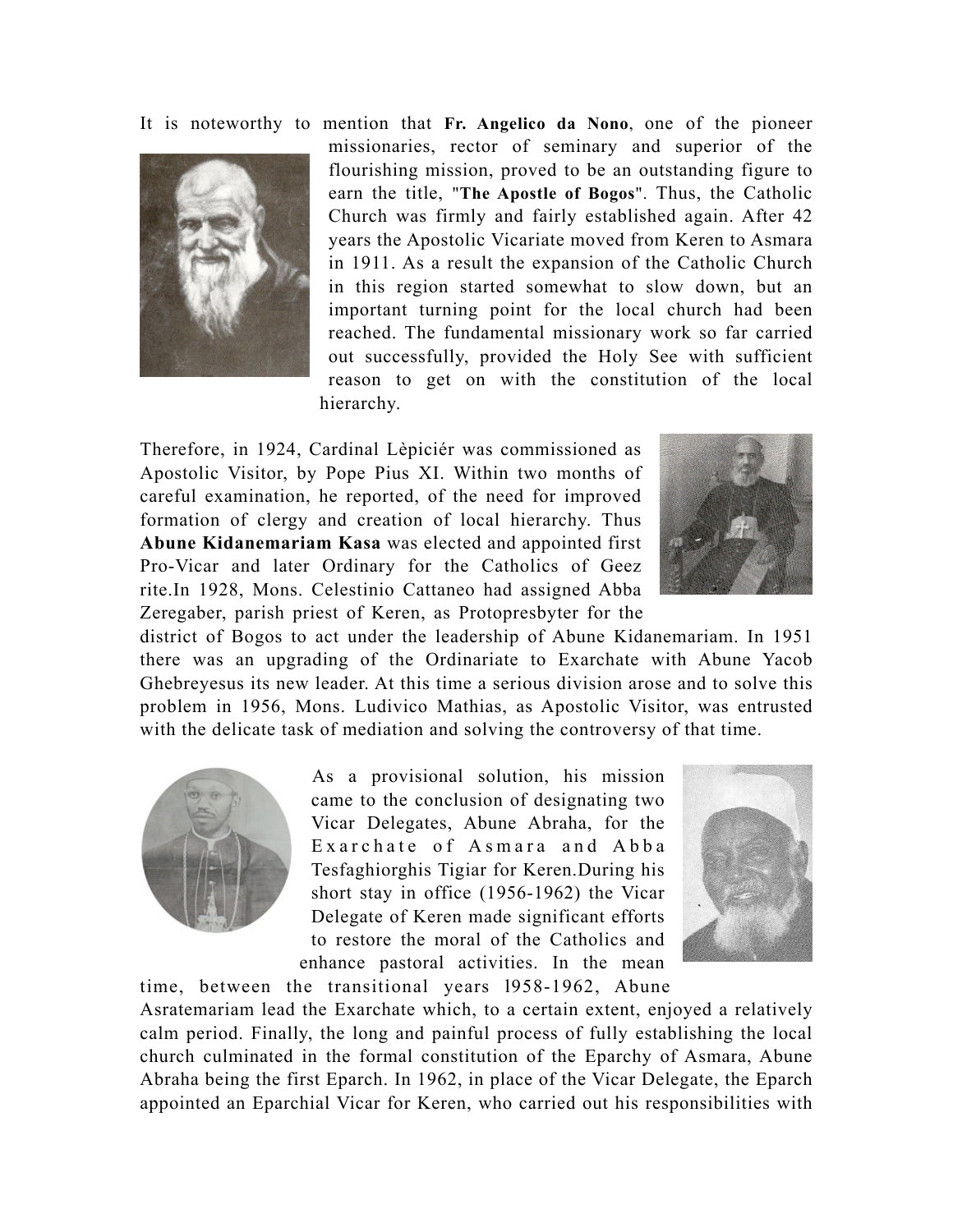the assistance of five more councilors, thus forming of the Western Eparchial Vicariate. Abune Zacharias Yohanes was designated auxiliary Bishop of the Eparchy of Asmara on March 11, 1981, then became Apostolic Administrator on December 9, 1982 and finally became the Eparch of Asmara July 17, 1984.



Today, we witness realization of the long cherished aspiration of our fore fathers, by the historic establishment of the Eparchy of Keren by the Apostolic constitution "Communitates in Orbe" of 21 December 1995 with its first Eparch, His Excellency Abune Tesfamairam Bedho succeeded by His Excellency Abune Kidane Yebio as the second Eparch.





The Eparchy of Keren covers the

former Senhit and Sahil regions of Eritrea. The primary ethnic groups in the Eparchy of are: Blin, Tigre, Tigrigna and Rashaida. The most common languages are: Blin, Tigre, Tigrigna and Arabic.



መዘከርታ ቅብዓተ ጵጵስና ዳማማዊ<br>- ጳጳስ ኤጳርቅና ከረን  $\{ \begin{matrix} 1 & 0 & 0 \\ 0 & 0 & 0 \\ 0 & 0 & 0 \\ 0 & 0 & 0 \\ 0 & 0 & 0 \\ \end{matrix} \} \times \{ \begin{matrix} 1 & 0 & 0 \\ 0 & 0 & 0 \\ 0 & 0 & 0 \\ 0 & 0 & 0 \\ 0 & 0 & 0 \\ 0 & 0 & 0 \\ 0 & 0 & 0 \\ 0 & 0 & 0 \\ 0 & 0 & 0 \\ 0 & 0 & 0 \\ 0 & 0 & 0 \\ 0 & 0 & 0 \\ 0 & 0 & 0 \\ 0 & 0 & 0 \\ 0 & 0 & 0 \\ 0 & 0 & 0 \\ 0 & 0 & 0$ 

As of February, 2013 the Eparchy of Keren runs 43 parishes, 52 chapels, 4 kindergarten, 20 elementary schools, 4 middle schools, 1 high school, 1 agricultural college, 2 orphanages, 7 women's promotion centers, 2 health centers and 5 health stations.